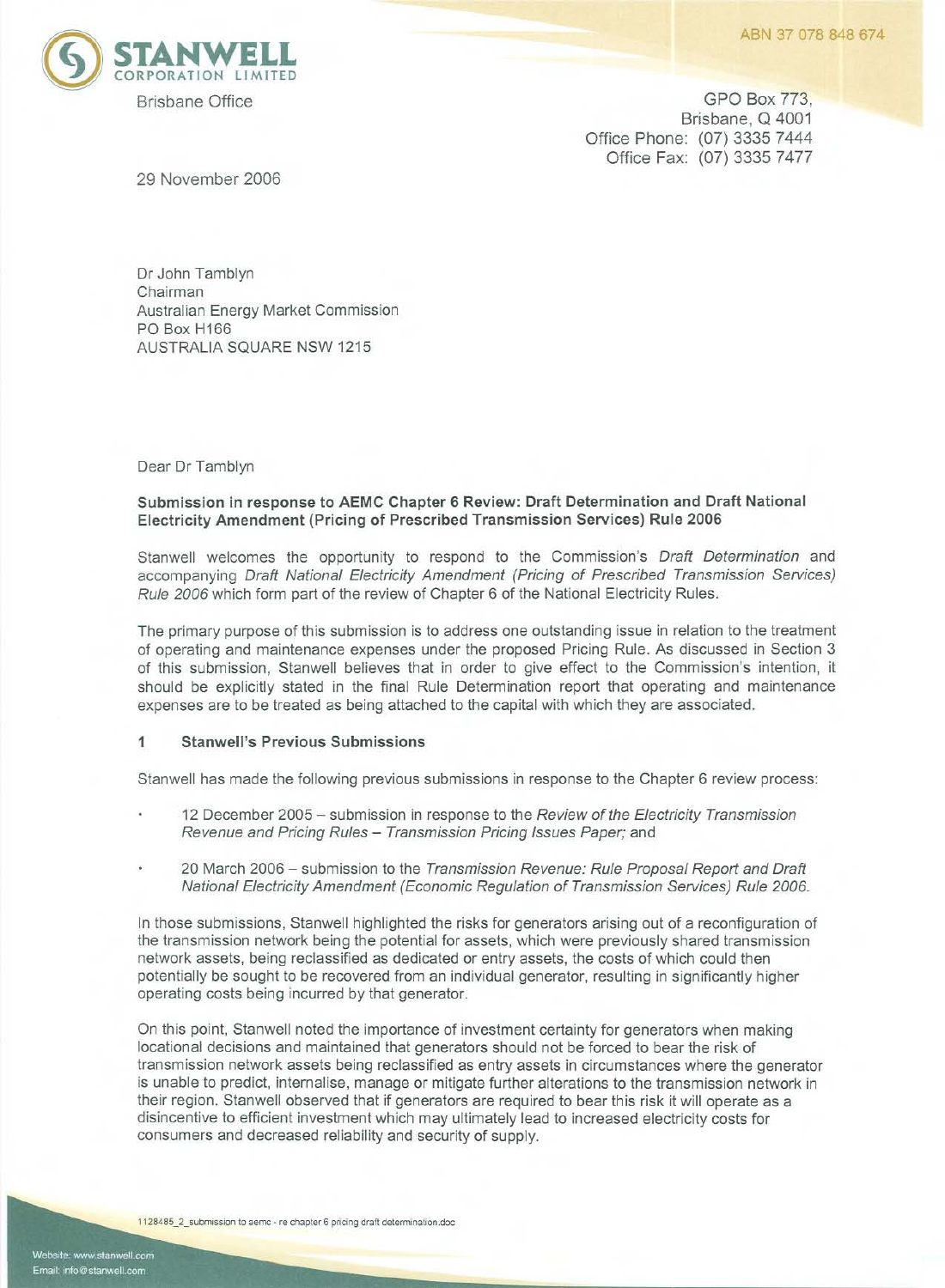### 2 **Response of the Commission**

Since those submissions, Stanwell is pleased to note that the Commission has recognised Stanwell's concerns and acknowledged the need to resolve this issue in both the Revenue Regulation and Transmission Pricing elements of the Chapter 6 Review.

### **2.1 Revenue Regulation Review**

The Commission acknowledged Stanwell's concern in the Draft National Electricity Amendment (Economic Regulation of Transmission Services) Rule 2006 and accompanying Rule Proposal Report, including the following clause in the Draft Rule:

"costs which have been allocated to prescribed transmission services must not be reallocated to negotiated transmission services";<sup>1</sup>

## and noting;

"assets cannot be reclassified and taken out of the RAB from Prescribed Services to allocate them to Negotiated Transmission Services. The Commission recognises that assets that were once used as part of the shared network may over time become dedicated to one user, as demand patterns change. However, given that the user's locational decision has already been made, there is nothing to be gained by providing a price signal to that user via a negotiated charge, and requiring that user to pay for the entire cost of the asset, when it had not previously been doing so, would increase investment risk for the user."<sup>2</sup>

Stanwell was pleased to note that this proposed clause, now numbered 6A.19.2(a)(7) has been included in the Commission's Draft and now Final Rule Determination.<sup>3</sup>

As Stanwell indicated however in its submission of 20 March 2006, in order to ensure that that the Rules give effect to the intention of AEMC to prevent network users from paying for the entire cost of a previously shared transmission service, the AEMC needs to ensure that the Transmission Pricing Review is consistent with and complements the bar on reclassification provided by rule 6A.19.2(a)(7).

#### **2.2 Transmission Pricing Review**

Stanwell welcomes the Commission's acknowledgement that there is a need for consistency between the Transmission Revenue and Transmission Pricing Review elements. Stanwell notes the Commission's position in the Draft Pricing Determination:

"The Commission also considers that it is important that the pricing rules are consistent with the approach taken for transmission revenue with regard to the future allocation of costs between  $t$ ransmission users; $n^4$  and

<sup>&</sup>lt;sup>1</sup> Australian Energy Market Commission 2006, Draft National Electricity Amendment (Economic Regulation of Transmission Services) Rule 2006, 6.21(a)(7).

<sup>&</sup>lt;sup>2</sup> Australian Energy Market Commission 2006, Review of the Electricity Transmission Revenue and Pricing Rules, Rule Proposal Report (February 2006), 60.

<sup>3</sup> National Electricity Amendment (Economic Regulation of Transmission Services) Rule 2006 No. 18.

<sup>&</sup>lt;sup>4</sup> Australian Energy Market Commission, 2006, Draft National Electricity Amendment (Pricing of Prescribed Transmission Services) Rule 2006, Draft Determination, 19 October 2006, Sydney, 44.